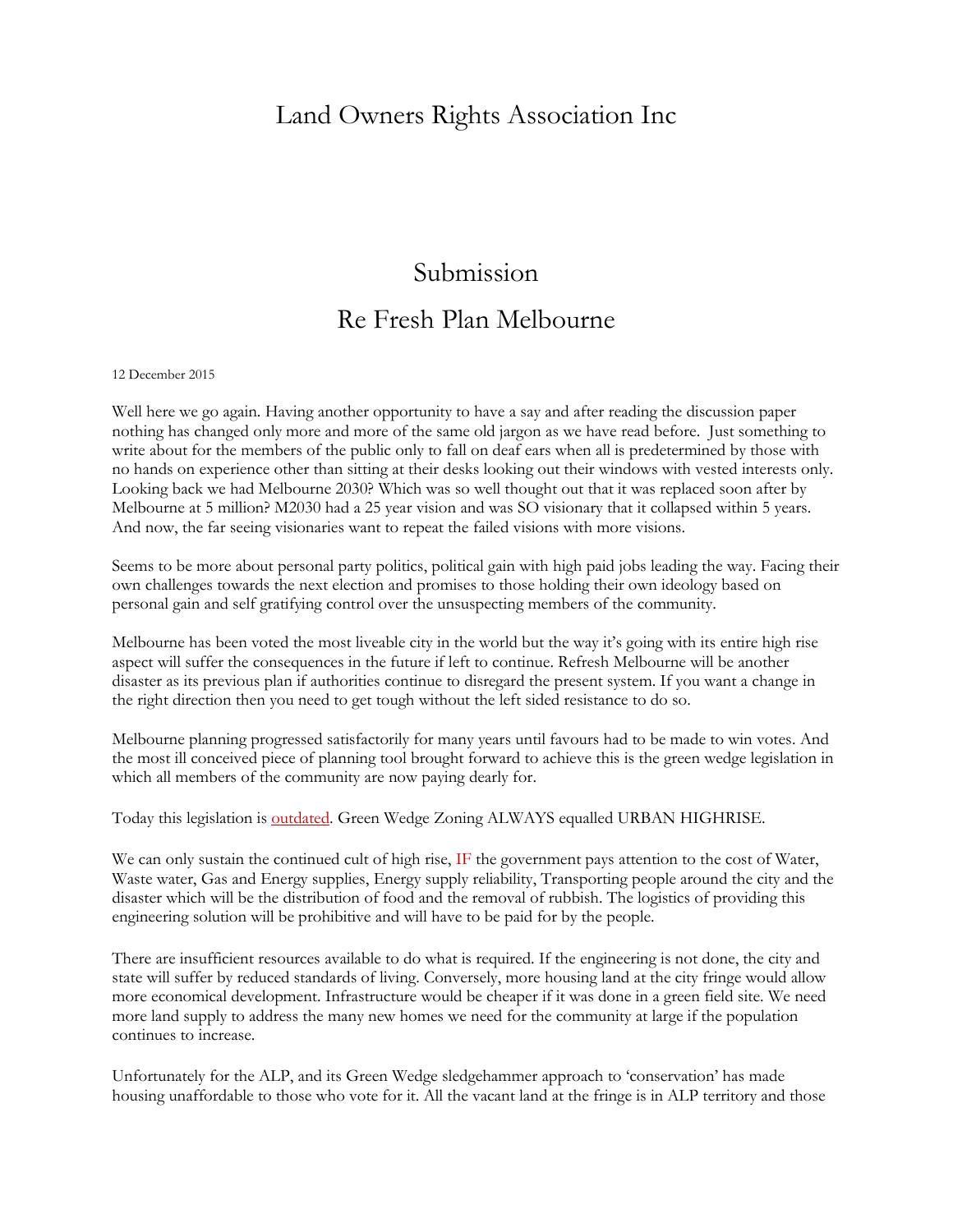lucky ALP insiders who were able to short circuit the system of planning corruption have had their success. The ALP is captive to its controllers; CFMEU. , the Greens, and the Public service.

This legislation has to be repealed if we are to increase land supply needed for the many benefits and improvements needed when it comes to planning for the future.

Over the years since the introduction of green wedge legislation has given us-

- o Lack of affordable housing
- o Lack of available land supply (this is achieved only when it suits the UGB to shift)
- o No or unsuitable infrastructure in Growth Corridors
- o No Employment opportunities
- o Environmental uncertainty
- o Exploitation of environmentalism
- o Fire hazards
- o Road congestion
- o Unacceptable transportation
- o Personal stress
- o Further increased congestion on our roads as population increases and high rise takes over
- o Increased high rise putting more pressure on current infrastructure
- o Green wedge private land sitting idle doing nothing
- o Loss of Private Property Rights
- o No concern for those living outside the UGB holding onto land with no future with
- o No suitable alternative uses. The drought is compounding this situation.
- o Banks not willing to lend money to green wedge land-owners, because the land is effectively worthless.

If we are to move forward in making Melbourne a better place, we must repeal the Green Wedge legislation and start utilizing unproductive land closer to the CBD. Most of these green wedges left idle are no more than between 5 to 15 acres at best. This makes them difficult for developers to buy and subdivide due to the 100 acre allowed for subdivision. Changes in the Victorian planning scheme must be made a priority to be successful.

Stop taking more productive land in growth corridors farther away from the CBD use logic and common sense. A good example is the new Costco in Moorabbin which now provides over 300 new jobs to the area.

How ironic is it when we are told to protect agricultural land for future food production when nobody wants to buy it or work it because of lack of water. *The government should be assessing land for its best use and plan accordingly*. The current direction is only to benefit developers and local councils.

Lora suggests and recommends the idea of having Employment Centers (hubs) surrounded by housing along with bike paths (if people want to ride bikes to work or go to the shops) Increase connecting bus services to and from train stations etc…to facilitate employment centers and homes. This would help to relieve congestion on the roads and use of the family car. At the same time creating employment opportunities close to home and services.

Currently most people going to work from any particular growth area spend more than an hour to travel to and from work. Adding the stress and wasted time in their lives that could be better spent with family or doing other needed things in life. Any wonder why depression has increased over the years including the frustration people feel on a daily basis.